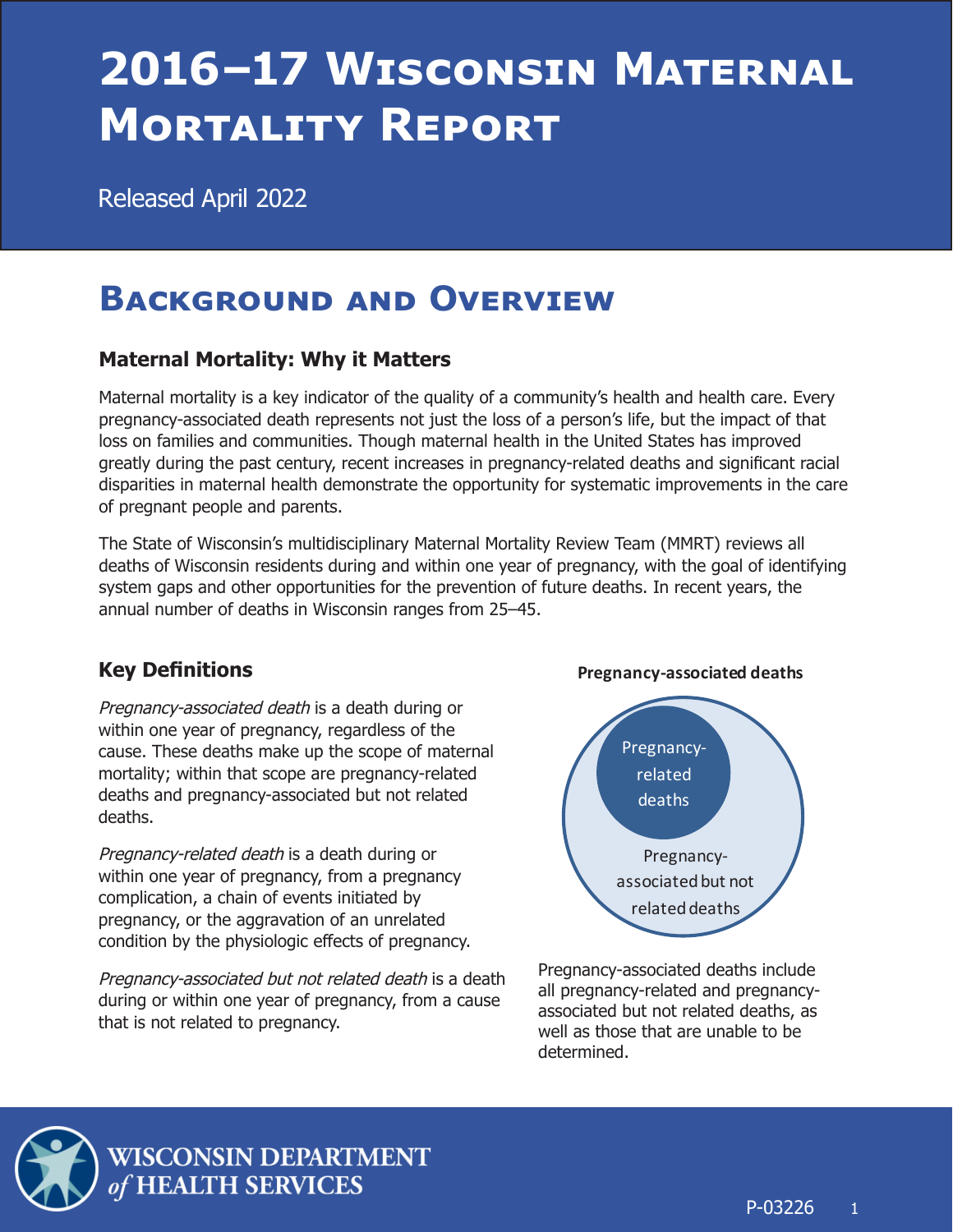# **Table of Contents**

### **Included in This Report**

This report will give a high-level overview of Wisconsin's pregnancy-associated deaths that occurred in 2016 and 2017, including determination of pregnancy-relatedness, demographics, cause of death, and recommendations to prevent future deaths.

Please note that this report will maintain a high-level perspective in order to protect the confidentiality of those who lost their lives during and after pregnancy in 2016–17. Future reports will be able to combine additional years of data to allow for more in-depth analyses.

In Wisconsin, there were 80 pregnancy-associated deaths in 2016–17. This means 80 Wisconsin residents lost their lives during pregnancy or within one year of pregnancy, regardless of the cause. The Maternal Mortality Review Team (MMRT) determined that 33 of those deaths were pregnancy-related (41%).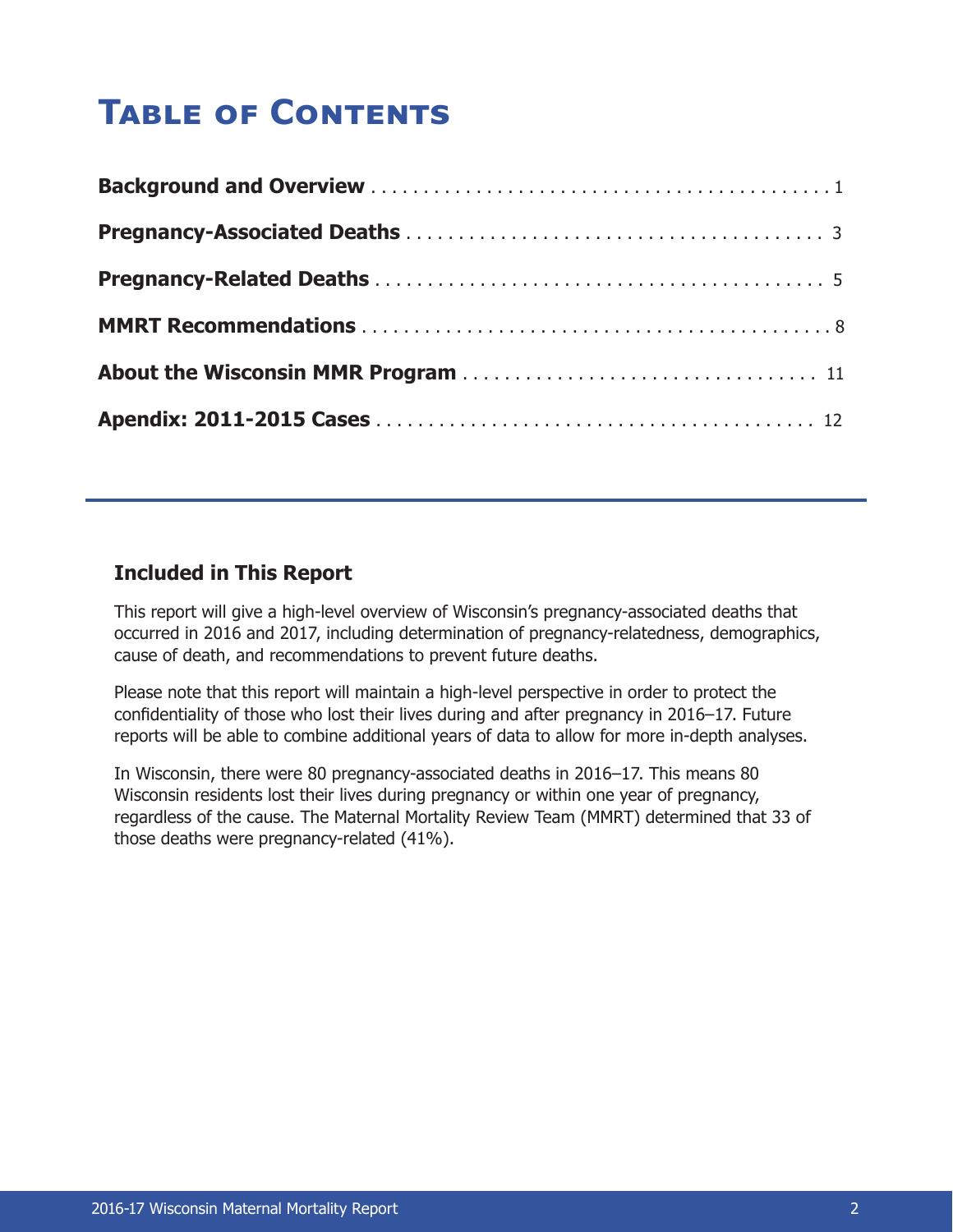# <span id="page-2-0"></span>**Pregnancy-Associated Deaths**

This section provides an overview of all pregnancy-associated deaths, including all deaths during or within one year of pregnancy, regardless of cause.

Wisconsin Pregnancy-Associated Deaths, 2011–2017\*

### **Trend Over Time**



From 2011–2017, an average of 30 Wisconsin residents died during or within one year of pregnancy each year. Because pregnancy-associated death is a rare event, numbers vary from year to year, but do not show a clear increase or decrease during this time period.

### **Timing of Death**

Most pregnancy-associated deaths occurred postpartum in 2016–17 (75% overall, including pregnancy-related deaths), with approximately **73% of pregnancy-related deaths occurring postpartum.**

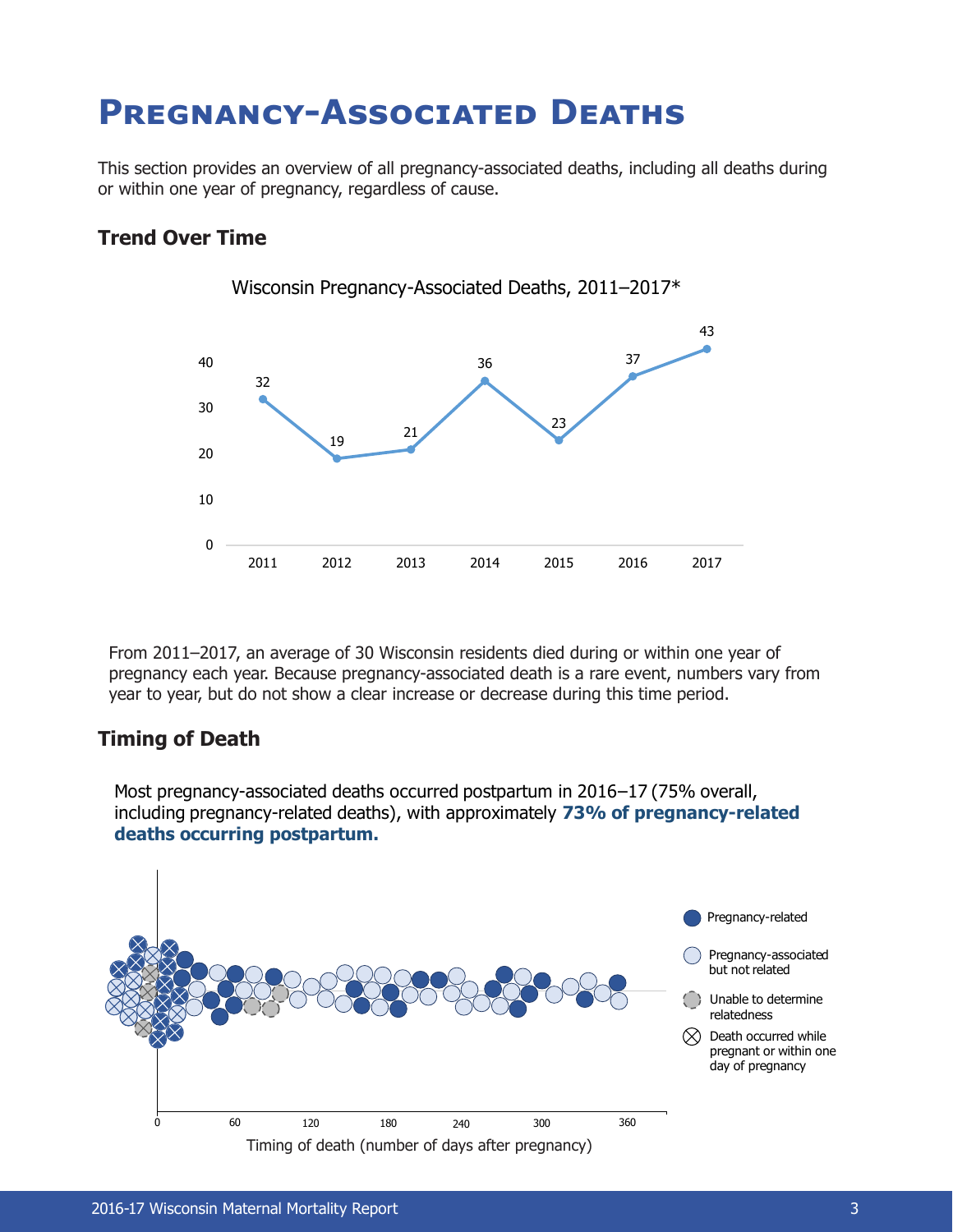### **Demographics**

Pregnancy-associated (PA) deaths do not occur in all demographic groups equally. We examined this inequity by comparing the percentage of PA deaths that occured among one group to the percentage of all live births that occurred among that same group. In 2016–2017, PA deaths disproportionately affected birthing people who:

- were between the ages of 20–29.
- had less education.
- lived in urban areas.
- were enrolled in Medicaid at the time of death.

Pregnancy-Associated Deaths and Live Births by Maternal Demographics, Wisconsin, 2016–17

**Pregnancy-associated deaths**  $\Box$  Live births

Percent of pregnancy-associated deaths in each demographic group

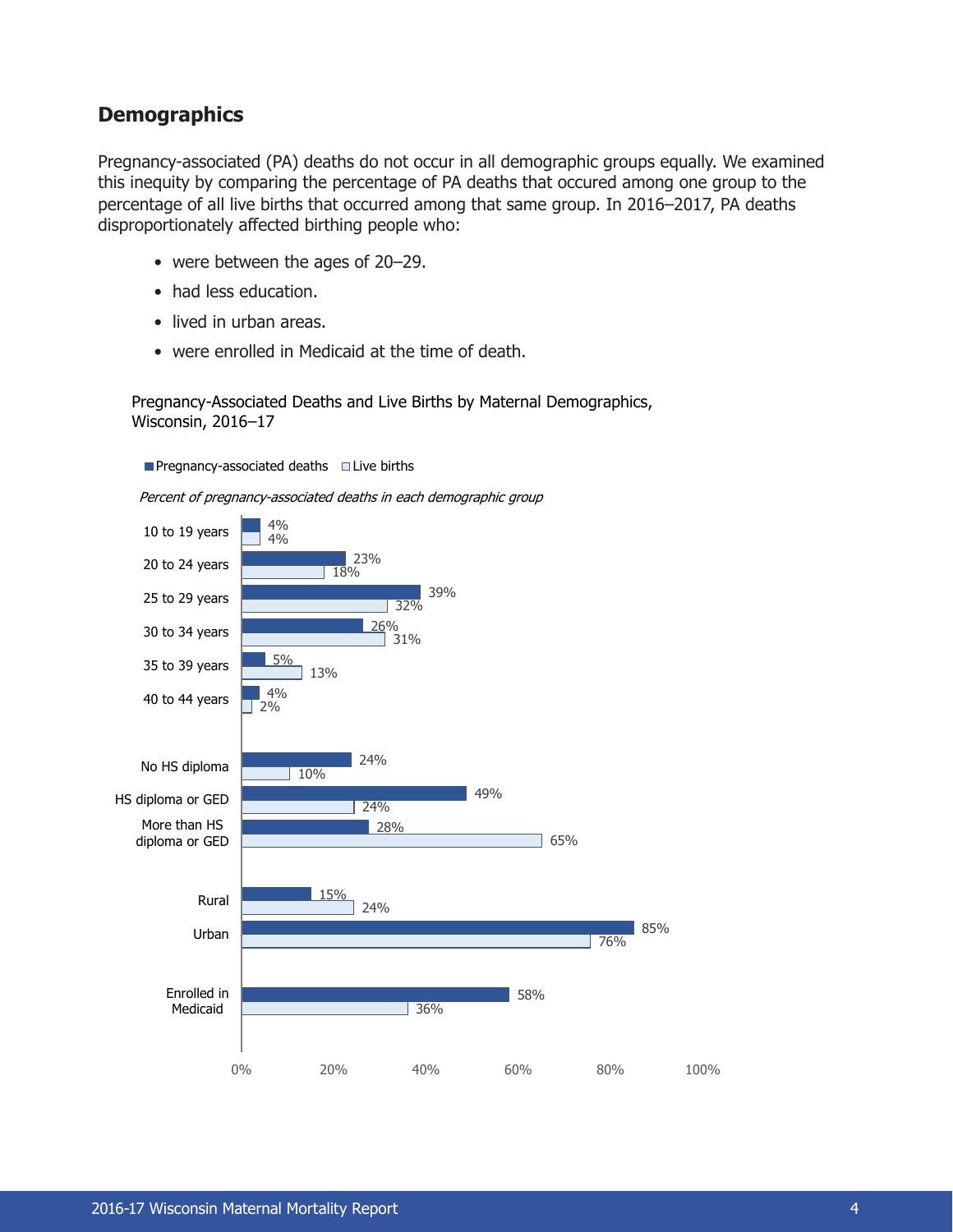# <span id="page-4-0"></span>**Pregnancy-Related Deaths**

The Maternal Mortality Review Team (MMRT) reviews each death that occurs during pregnancy or within one year of pregnancy and determines whether the death was pregnancy-related (a death during or within one year of pregnancy, from a pregnancy complication, a chain of events initiated by pregnancy, or the aggravation of an unrelated condition by the physiologic effects of pregnancy) or pregnancy-associated but not related (a death during or within one year of pregnancy, from a cause that is not related to pregnancy). In rare instances, pregnancy-relatedness is unable to be determined.

> Just under half of all 2016–17 pregnancy-associated deaths (41%) were determined to be **pregnancy-related.**



# **Race and Ethnicity**

While **Non-Hispanic Black, Non-Hispanic Asian, and Hispanic mothers** made up only one fourth (24%) of Wisconsin births in 2016-17, they represented nearly one half (42%) of all pregnancy-related (PR) deaths in the same time period.

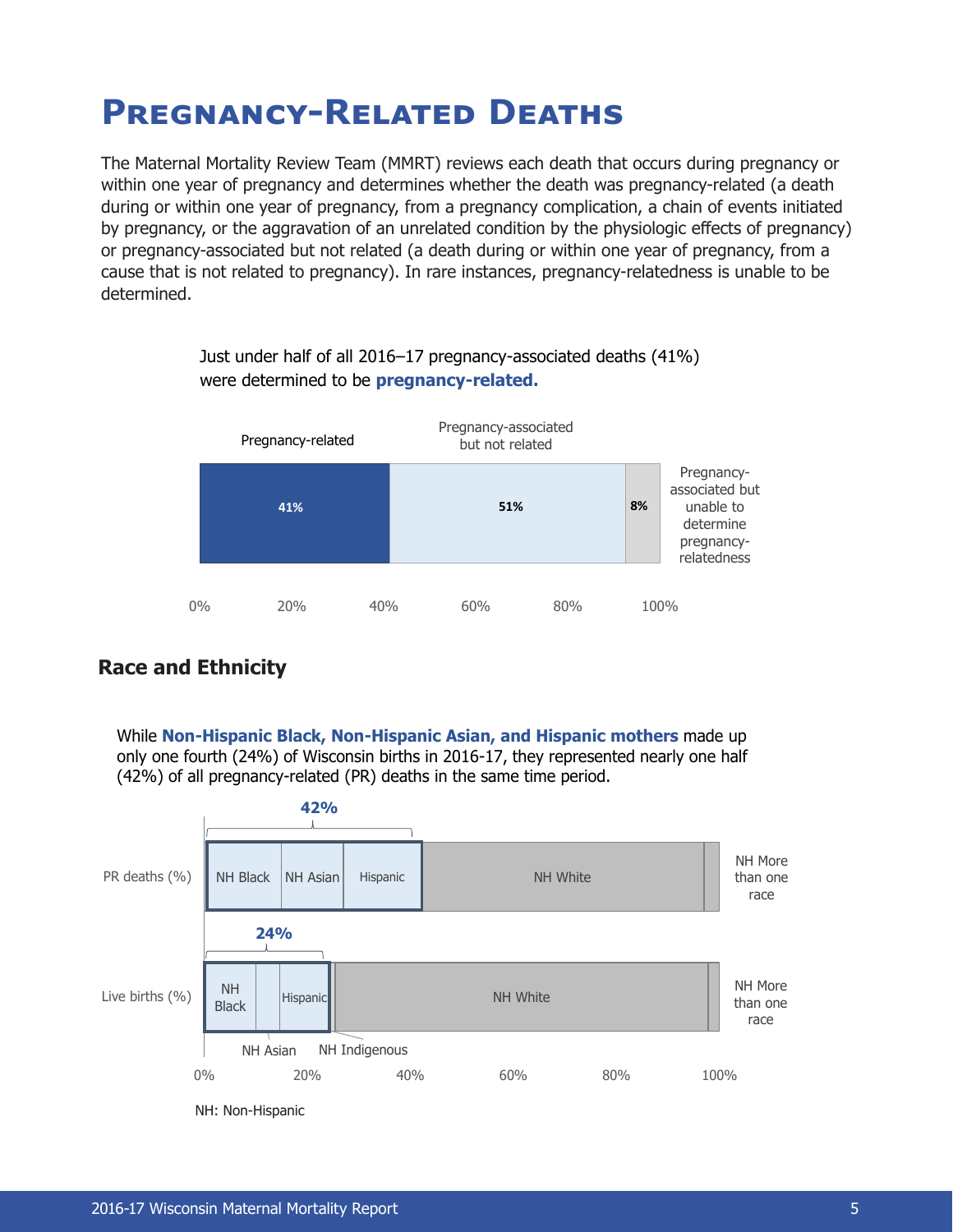# **Cause and Manner of Death**

Cause and manner of death are both determined by a coroner, certified medical examiner, or another medical professional who completes the death certificate. The three most common causes of pregnancy-related deaths in 2016–17 were:

- **52% Mental Health Conditions**: includes substance use disorders and overdoses
- **12%** Hemorrhage (excludes aneurysms and cerebrovascular accidents or strokes): blood loss
- 9% Cardiomyopathy: a disease of the heart muscle that makes it harder for the heart to pump blood to the rest of the body, which can lead to heart failure

Other pregnancy-related causes of death were cancer, embolism, infection, cardiovascular conditions, injury, metabolic, and neurologic conditions.



**Natural:** due to disease and/or the aging process

**Accident:** due to unintentional injury or poisoning

**Homicide:** due to injury or poisoning by another person intended to cause fear, harm, or death

**Suicide:** due to intentional self-inflicted injury or poisoning

#### **48% 52%** Nearly half (48%) of all pregnancyrelated deaths in 2016–17 were **due to an overdose.** Nonoverdose Overdose In recent years, overdose has become increasingly common in pregnancy-related (PR) deaths in Wisconsin, comprising nearly half of all PR deaths in 2016–17. Please see [Wisconsin Maternal](https://prc.wisc.edu/wp-content/uploads/sites/1127/2021/09/MMR-RMOR-Repor.pdf)  [Mortality Review: Pregnancy](https://prc.wisc.edu/wp-content/uploads/sites/1127/2021/09/MMR-RMOR-Repor.pdf)[associated overdose deaths](https://prc.wisc.edu/wp-content/uploads/sites/1127/2021/09/MMR-RMOR-Repor.pdf)  [\(2016-2019\)](https://prc.wisc.edu/wp-content/uploads/sites/1127/2021/09/MMR-RMOR-Repor.pdf), released in 2021, for more information. **Pregnancy-Related Overdose**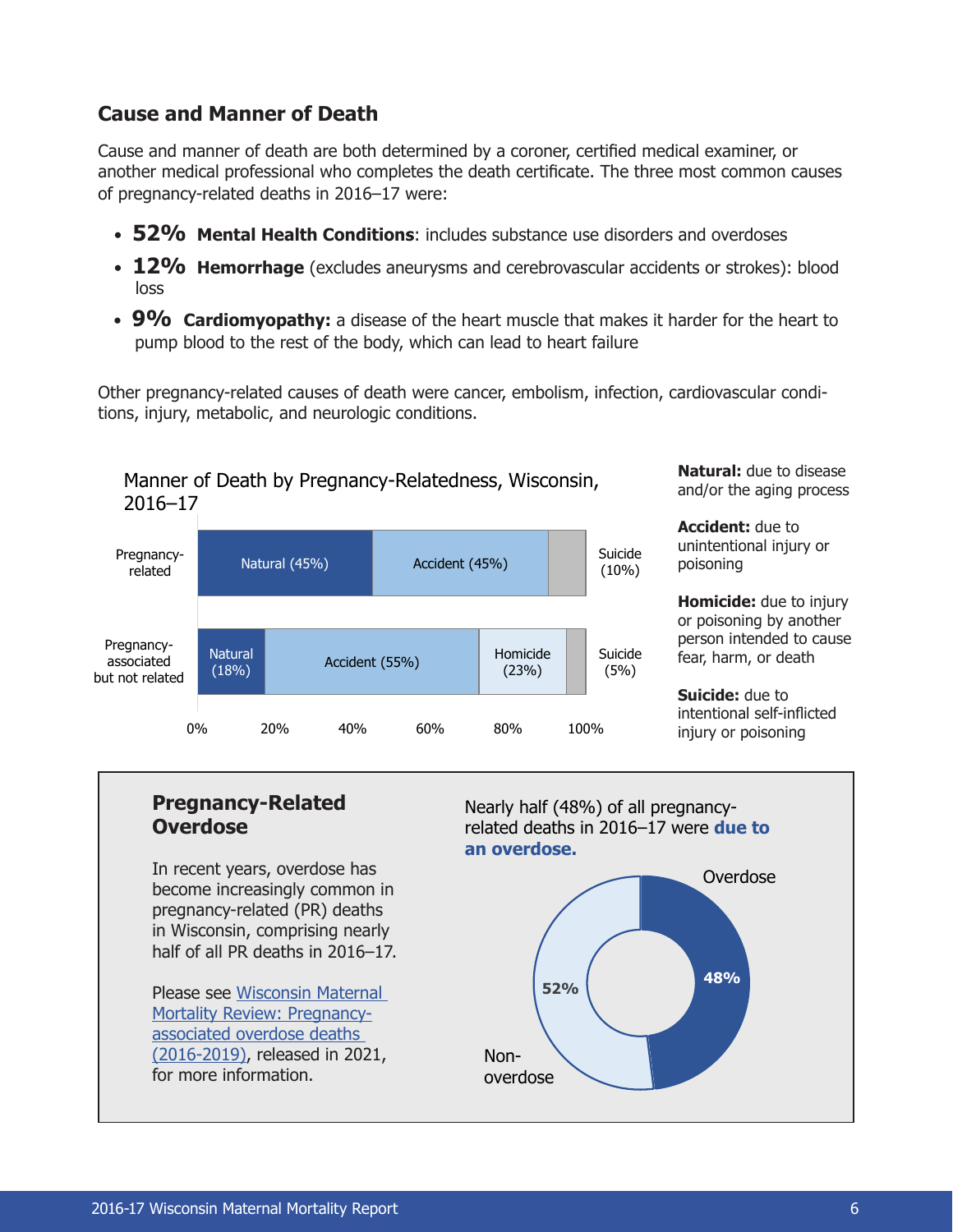# **Contributing Factors**

While the person who completes the death certificate determines the cause of death, other factors may have contributed to the death as well. The MMRT determines whether the following four factors contributed to the death: discrimination, substance use disorder, mental health (other than substance use disorder), and obesity. These contributing factors were identified by CDC and are considered in each case review. As a reminder, these contributing factors do not necessarily have the same definitions as the official causes of death.



Did the following factors contribute to the death? (Pregnancy-related deaths only)

\*Discrimination was added to the Maternal Mortality Review process after the Team had already begun reviewing 2016 and 2017 cases, meaning not all cases were evaluated for discrimination as a contributing factor. As discrimination is not always clearly discernable in medical or other treatment records, the MMR program is in the process of ensuring the MMRT has the necessary tools to accurately identify discrimination when applicable, which should reduce the number of cases with discrimination reported as "Unknown" going forward.

# **Preventability**

Nearly all (97%) 2016–17 pregnancy-related deaths were **preventable**.



#### **How is preventability determined?**

When reviewing each case, the MMRT determines whether the death could have been prevented. A death is considered preventable if the committee determines that there was at least some chance of the death being averted by one or more reasonable changes to patient, family, provider, facility, system and/or community factors.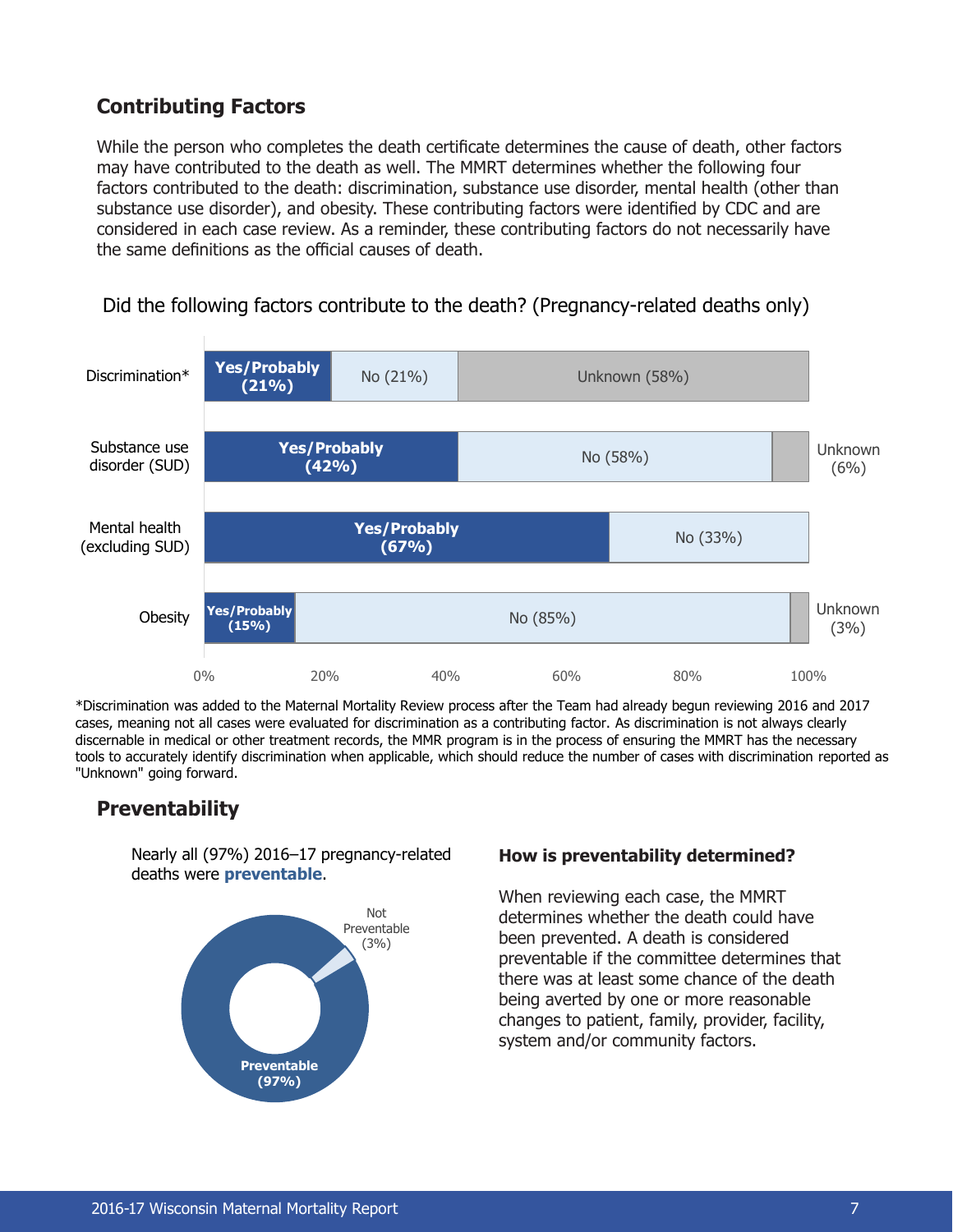# <span id="page-7-0"></span>**MMRT Recommendations for Preventable Pregnancy-Related Deaths**

The Maternal Mortality Review Team makes recommendations to prevent future deaths for each preventable pregnancy-associated case. Each recommendation is associated with a contributing factor category, which are categories of factors that contributed to the death, but did not necessarily directly cause the death. Below are the seven contributing factor categories with the most recommendations for 2016–17 pregnancy-related deaths, followed by a summary of the recommendations.

#### **Top contributing factors:**

- Access/Financial
- Clinical Skill/Quality of Care
- Continuity of Care/Care Coordination
- Knowledge
- Mental Health Conditions
- Policies and Procedures
- Substance Use Disorder

### **Recommendation Levels**





Provider **Facility** (clinics, hospitals, treatment centers, etc.)



System (healthcare, payor to public services and programs, etc.)

Community (statewide agencies, community organizations, policymakers, etc.)\*

**Recommendations in bold** indicate those most often identified by the MMRT and are listed first.

\* Community recommendations include a more specific description of who the recommendation refers to, due to the broad nature of the category

#### **Access/Financial**



#### **Policymakers should expand Medicaid eligibility for all postpartum people to one year post-delivery**



 $\mathcal{V}$  Expand access to mental health services via telehealth and provide continuous education and training to providers and staff to reduce stigma around substance use disorder



in Insurance companies should cover psychiatric telehealth services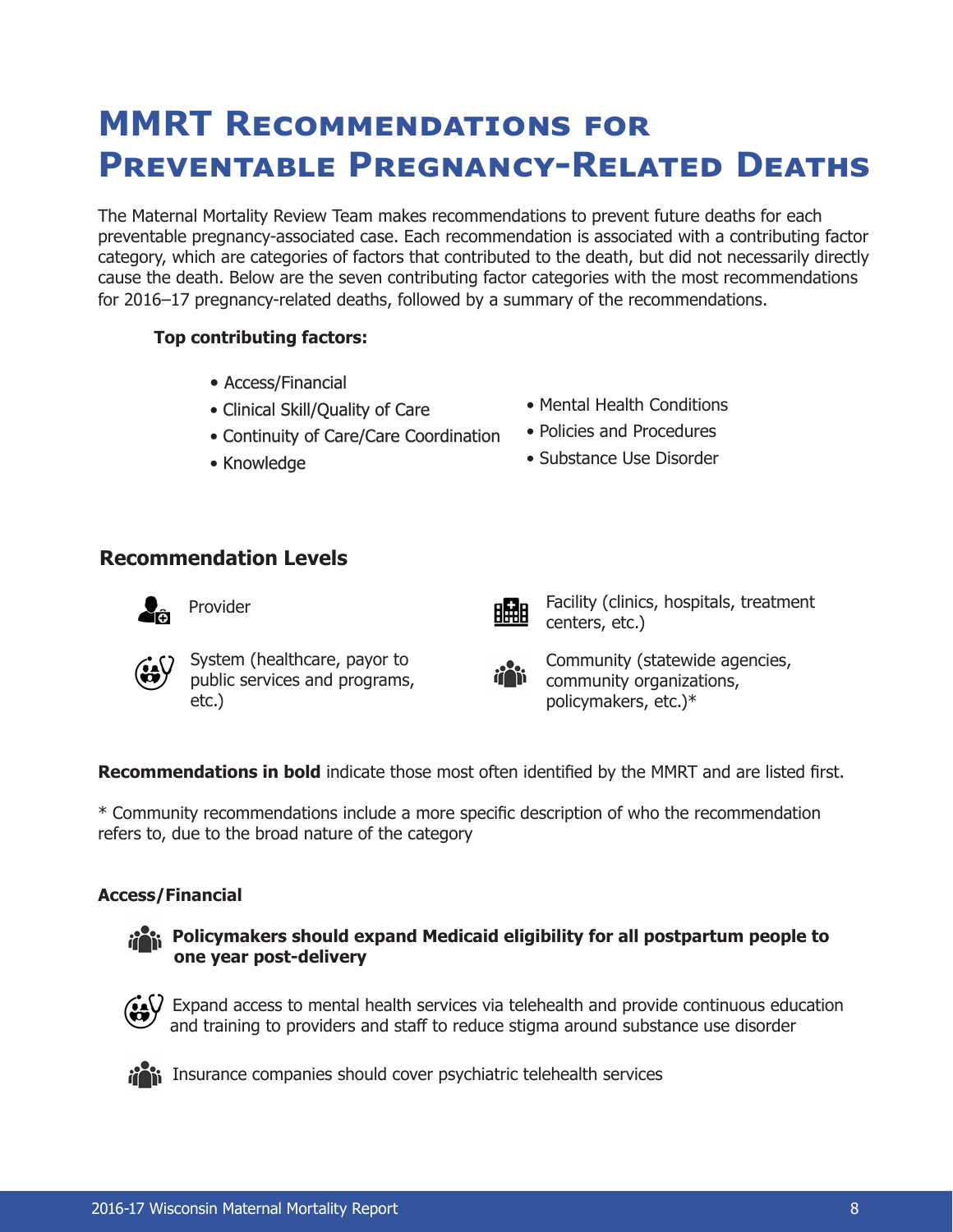#### **Clinical Skill/Quality of Care**



**Discuss reproductive life planning with all patients before, during, and after pregnancy, including patients with chronic conditions that may affect pregnancy, and ensure patient access to necessary services to meet their goals**

 $\sum_{i=1}^{\infty}$  Ensure timely diagnoses and referrals to primary care and/or specialists as needed



 $\sum_{i=1}^{\infty}$  Utilize shared decision-making with patients when creating a treatment plan



• Explore alternative models of prenatal care for people with complex social situations, substance use disorder, and mental health disorders



iii The state should fund a strong Levels of Care system so that critical access hospitals can assess for labor and other medical conditions requiring urgent action and transfer appropriately

#### **Continuity of Care/Care Coordination**



**ERR** Ensure continuity of care before, during, and after pregnancy, especially for **those with complex medical histories, mental health diagnoses, and substance use disorder**

**HHH** For patients that have not established care, assign a care coordinator before patients are discharged to assign them a primary care or other provider, including a scheduled appointment, and ensure protocols are in place for following up with patients that miss appointments



 $\bm{\mathcal{V}}$  Create a system-wide process to identify patients with frequent emergency department visits in order to refer them to medical case management



#### **Mental Health Conditions**





Refer patients with mental health conditions to wraparound services for care coordination to help with appointments, medications, and navigating systems of care



• Health departments and agencies working in the field of mental health should provide public education on identifying signs of self-harm and how to get help for self or others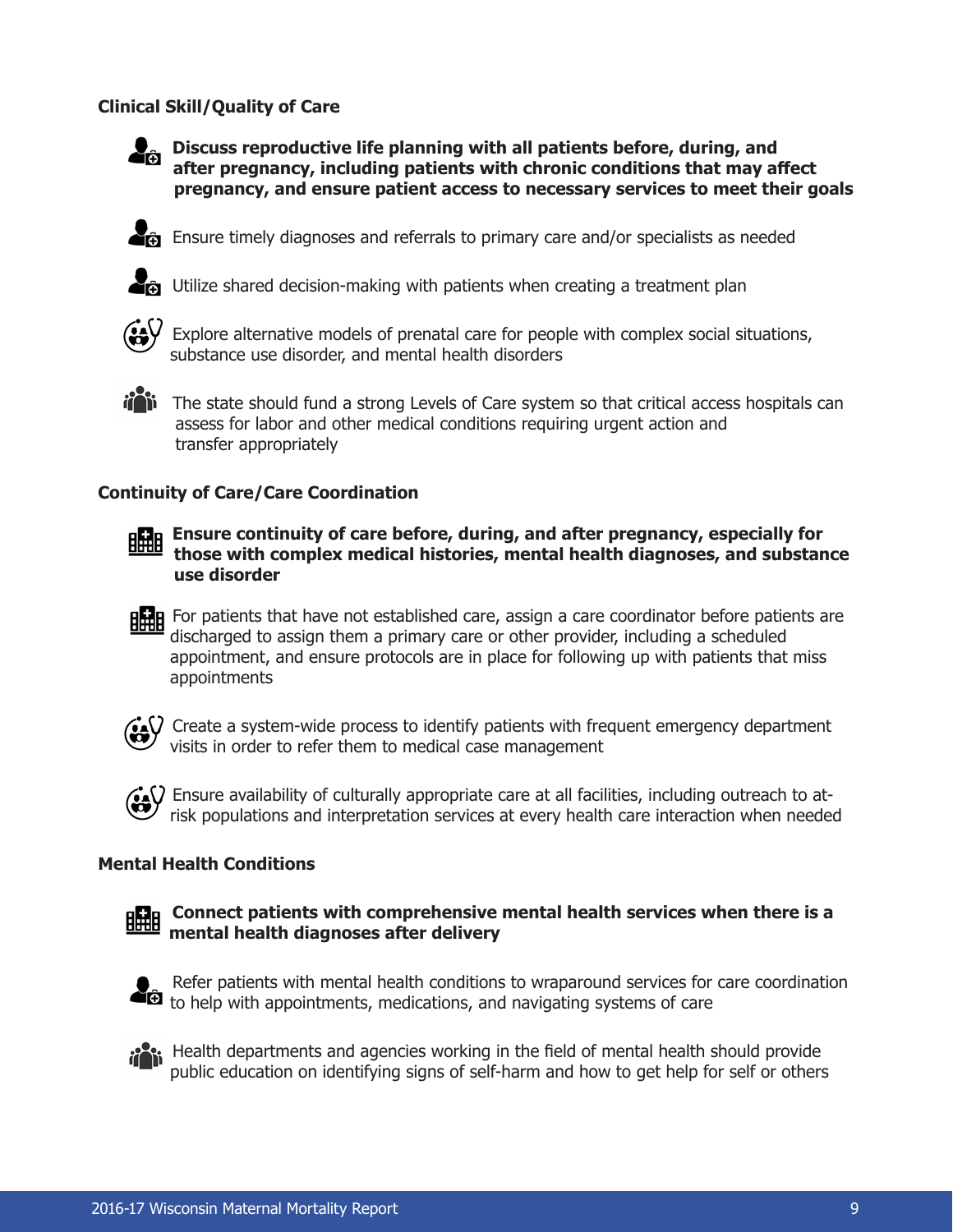#### **Knowledge**



• **Ensure patients and support people fully understand when and how to follow up post-discharge (for example warning signs to look for, who to call, when to go to the emergency room, etc. when applicable)**



• Educate patients on warning signs of ectopic pregnancy and what to do if they experience any of these symptoms

**HHH** Provide easy access to professional interpretation services when needed

#### **Policies/Procedures**



• **Ensure facilities follow ACOG's Optimizing Postpartum Care recommendations on when to see patients postpartum, which includes the following: "All women should ideally have contact with a maternal care provider within the first 3 weeks postpartum. This initial assessment should be followed up with ongoing care as needed, concluding with a comprehensive postpartum visit no later than 12 weeks after birth."**



ii Middle and high schools should provide comprehensive sex education to all students

• Medicaid should increase the reimbursement amounts for psychiatric services

#### **Substance Use Disorder**



**• Educate pregnant and postpartum patients with substance use disorder on the increased risk of overdose postpartum and when changing treatment, both at the time of discharge or at treatment change, and ensure connection to substance use treatment before, during, and after pregnancy**



**• Policymakers should work with communities to increase access to substance use treatment in areas with low access across the state**



 ${\mathsf V}\,$  Identify and offer multiple treatment options for dealing with ongoing postpartum pain for patients with substance use disorder.



• Ensure coordination between methadone clinics and obstetric providers when needed



• Communities should support family residential centers for substance use treatment that include wrap-around services for the entire family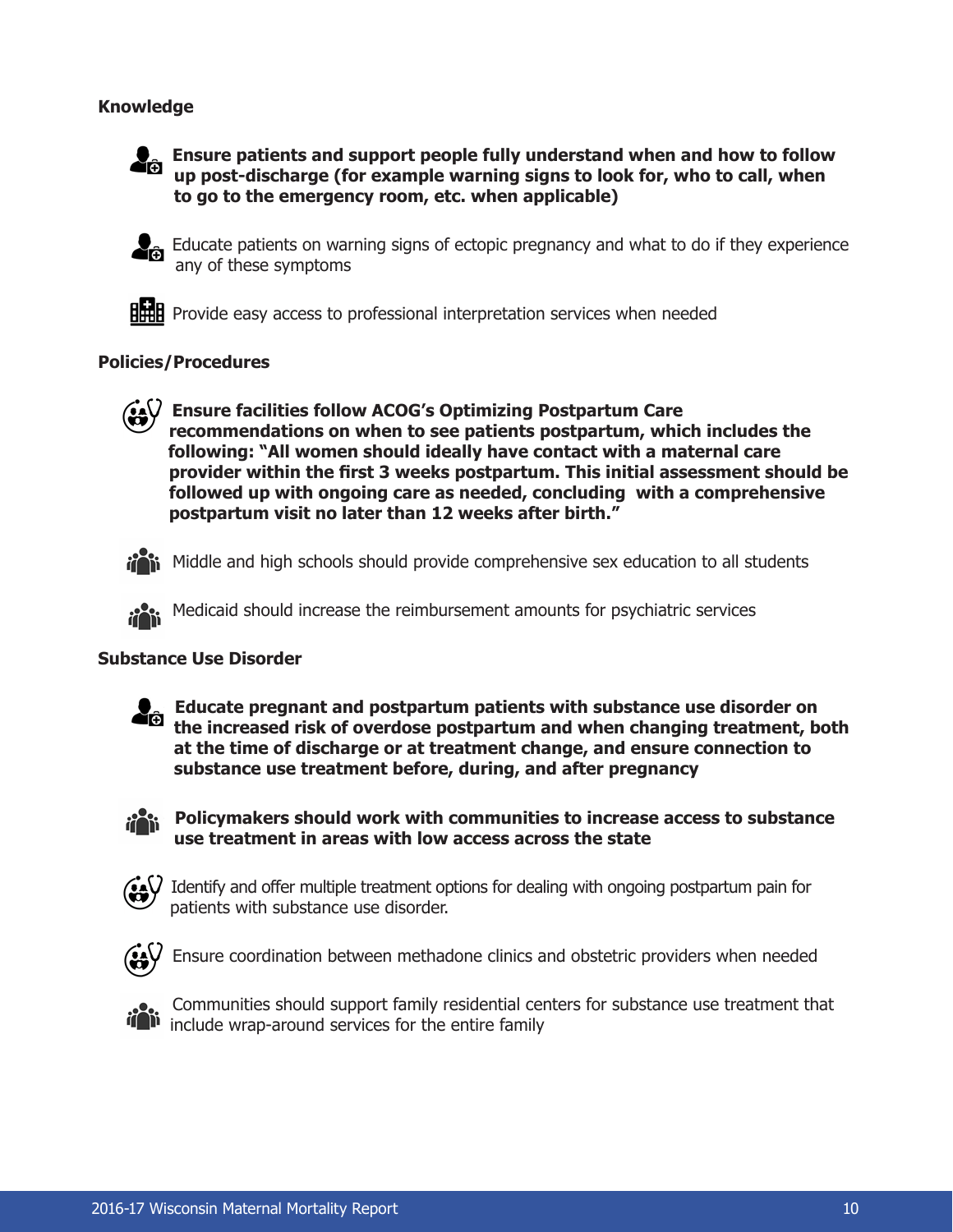# <span id="page-10-0"></span>**About the Wisconsin MMR Program**

The Wisconsin Maternal Mortality Review Team has reviewed pregnancy-associated deaths in some capacity since as early as the 1950s. Until recently, the MMR program was supported part time by staff from other public health programs at the Wisconsin Department of Health Services.

In 2019, Wisconsin received funding from the Centers for Disease Control and Prevention through the Enhancing Reviews and Surveillance to Eliminate Maternal Mortality (ERASE MM) Program, which allowed the MMR program to hire three full-time staff dedicated to this work in late 2020. This increased capacity has led to a significant increase in the number of cases reviewed per year, as well as increased opportunities for dissemination and implementation of the MMRT's recommendations.

The MMRT is composed of public health and health care experts who represent professional organizations involved in the delivery of health care to pregnant people in Wisconsin. The MMRT strives to include representation from multiple disciplines, including public health services, perinatal nursing, midwifery, psychiatry, and obstetrics.

### **Maternal Mortality Review Team Members**

The Wisconsin Department of Health Services would like to thank the following partners for their contributions to the Maternal Mortality Review Team:

| Lasundra Beard      | Erika Peterson             |
|---------------------|----------------------------|
| Susan Davidson      | Angela Rohan               |
| Jill Denson         | Mary Rosecky               |
| Deborah Ehrenthal   | <b>Charles Schauberger</b> |
| Amy Falkenberg      | Danae Steele               |
| Katie Gillespie     | Steve Tyska                |
| Kathy Hartke        | Christopher Wagener        |
| Mary Jessen         | Donald Weber               |
| Ann Ledbetter       | Christina Wichman          |
| Jessica Lelinski    | <b>Cynthie Wautlet</b>     |
| Karen Michalski     | Jasmine Zapata             |
| <b>Nicole Miles</b> | Eileen Zeiger              |

# **Additional Information**

To learn more about the Wisconsin Maternal Mortality program, please visit the [Wisconsin Maternal](https://www.dhs.wisconsin.gov/mch/maternal-mortality-and-morbidity.htm)  [Mortality and Morbidity website.](https://www.dhs.wisconsin.gov/mch/maternal-mortality-and-morbidity.htm)

To learn more about national efforts to prevent maternal mortality, please visit [ERASE MM's Review](https://reviewtoaction.org/)  [to Action website.](https://reviewtoaction.org/)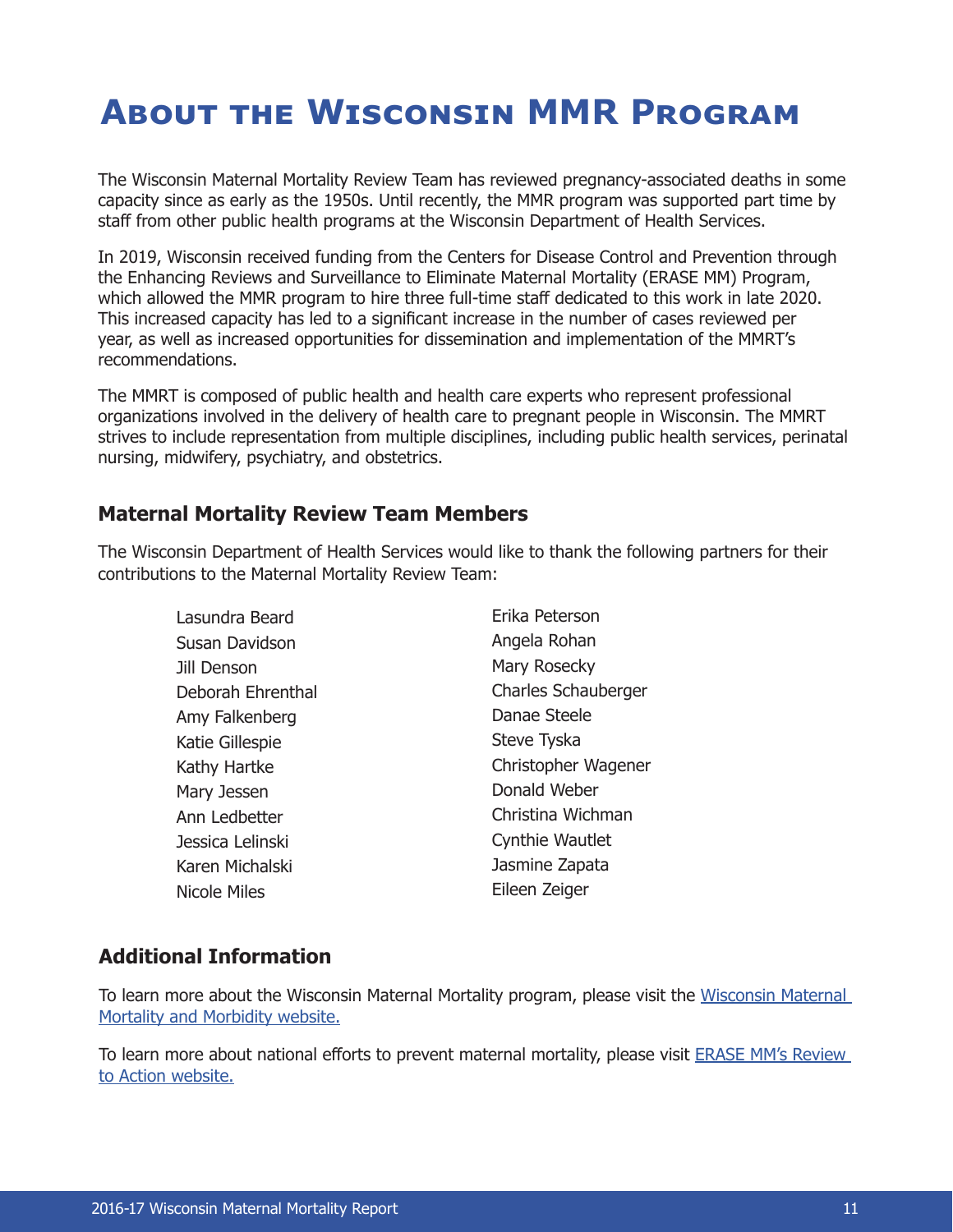# <span id="page-11-0"></span>**Appendix: 2011–2015 Cases**

The MMRT's procedures have changed in recent years. Prior to 2016 deaths, the MMRT did not review cases with causes of death that are less obviously connected with pregnancy (see Table 1). The MMRT reviewed 97 deaths that occurred between 2011 and 2015, approximately 75% of the total confirmed pregnancy-associated deaths from that time period (131). The 34 pregnancyassociated deaths that were not reviewed did not meet the MMRT's criteria at the time, and would all qualify for review under the MMRT's current criteria and procedures.

Due to this criteria change, the number of 2011–2015 pregnancy-related deaths cannot be compared to later years. However, these numbers can be compared to earlier years, which used similar review methods. Please see Table 2 for an overview of pregnancy-related deaths in 2011– 2015 compared to 2006–2010.



Pregnancy-Associated Deaths, 2011–2015

**Table 1** Pregnancy-Associated Deaths by Relatedness and Reason for Case Exclusion, Wisconsin, 2011–2015

| <b>Total Reviewed Cases</b>                                    | 97 |
|----------------------------------------------------------------|----|
| Pregnancy-related                                              | 24 |
| Possibly pregnancy-related*                                    | 20 |
| Pregnancy-associated but not related                           | 52 |
| Unable to determine                                            |    |
| <b>Total Cases Excluded From Review</b>                        | 34 |
| Motor vehicle crash                                            | 12 |
| Suicide                                                        |    |
| Homicide                                                       | 4  |
| Insufficient information                                       | 4  |
| Accidental overdose                                            | 4  |
| Cancer                                                         | 3  |
| <b>Total Pregnancy-Associated Deaths (Reviewed + Excluded)</b> |    |

\*Possibly pregnancy-related was an option only in reviews of deaths before 2016.